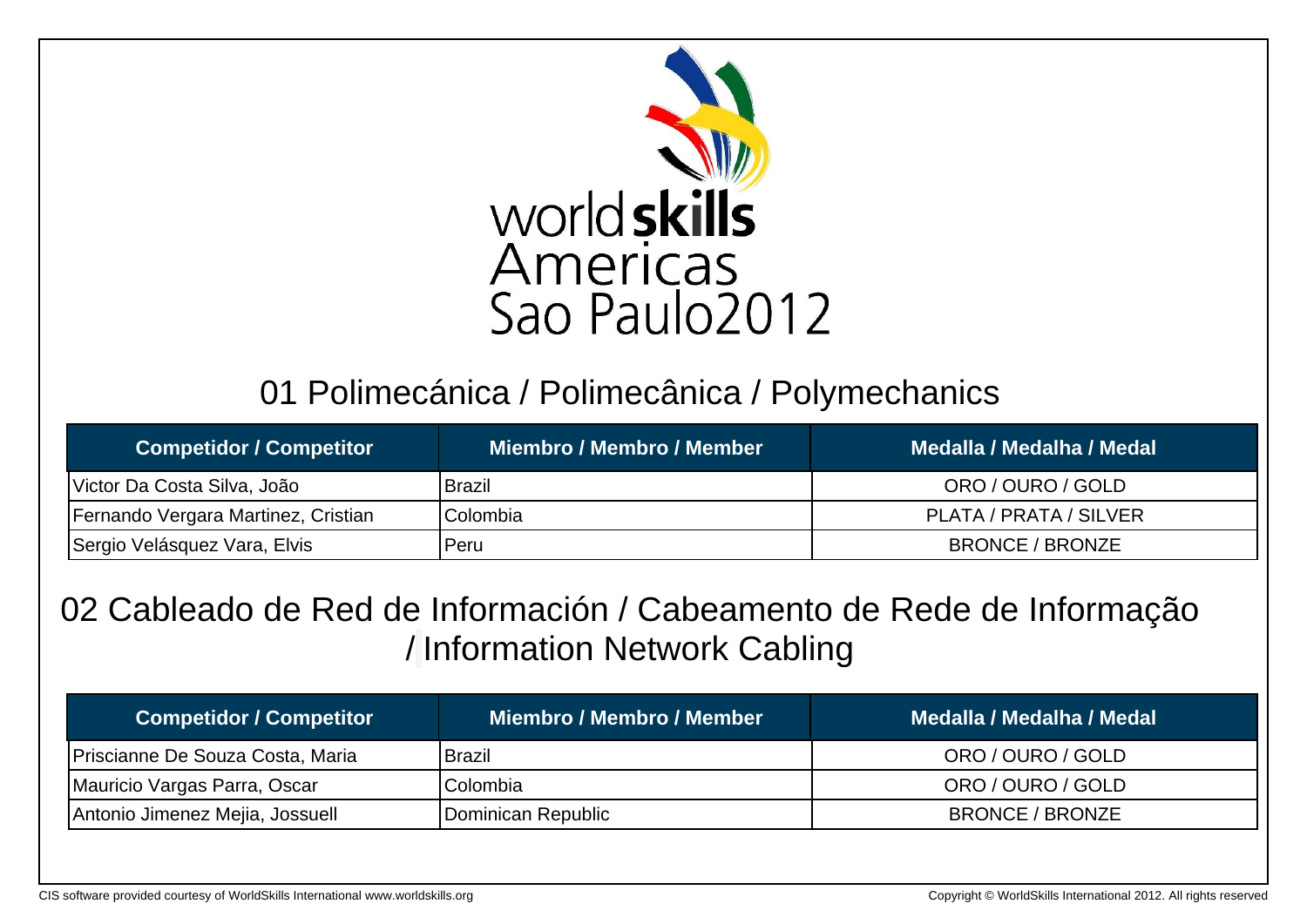# 04 Mecatrónica / Mecatrônica / Mechatronics

| <b>Competidor / Competitor</b>                                  | <b>Miembro / Membro / Member</b> | <b>Medalla / Medalha / Medal</b>     |
|-----------------------------------------------------------------|----------------------------------|--------------------------------------|
| Ortega Mejia, Sebastian / Sebastian Lopez<br>Montoya, Juan      | Colombia                         | ORO / OURO / GOLD                    |
| Da Costa, David / Piskun, Zachary                               | Canada                           | ORO / OURO / GOLD                    |
| Ballador, Diego / Cantú, Cauanan                                | <b>Brazil</b>                    | ORO / OURO / GOLD                    |
| Alejandro Santana Rodriguez, Noé / Saúl<br>Palos Díaz., Miguel  | Mexico                           | EXCELENCIA / EXCELÊNCIA / EXCELLENCE |
| Andres Surqué Clara, Mynor / Iván<br>Reynoso Ardón, Americo     | Guatemala                        | EXCELENCIA / EXCELÊNCIA / EXCELLENCE |
| Alonso Soriano Garcia, Ruben / César<br>García Hernández, Julio | El Salvador                      | EXCELENCIA / EXCELÊNCIA / EXCELLENCE |

### 05 CAD

| <b>Competidor / Competitor</b> | <b>Miembro / Membro / Member</b> | Medalla / Medalha / Medal |
|--------------------------------|----------------------------------|---------------------------|
| Malta Peixoto, André           | Brazil                           | ORO / OURO / GOLD         |
| Ajelandro Perez Loaiza, Daniel | <b>IColombia</b>                 | PLATA / PRATA / SILVER    |
| Lister, David                  | <b>Canada</b>                    | BRONCE / BRONZE           |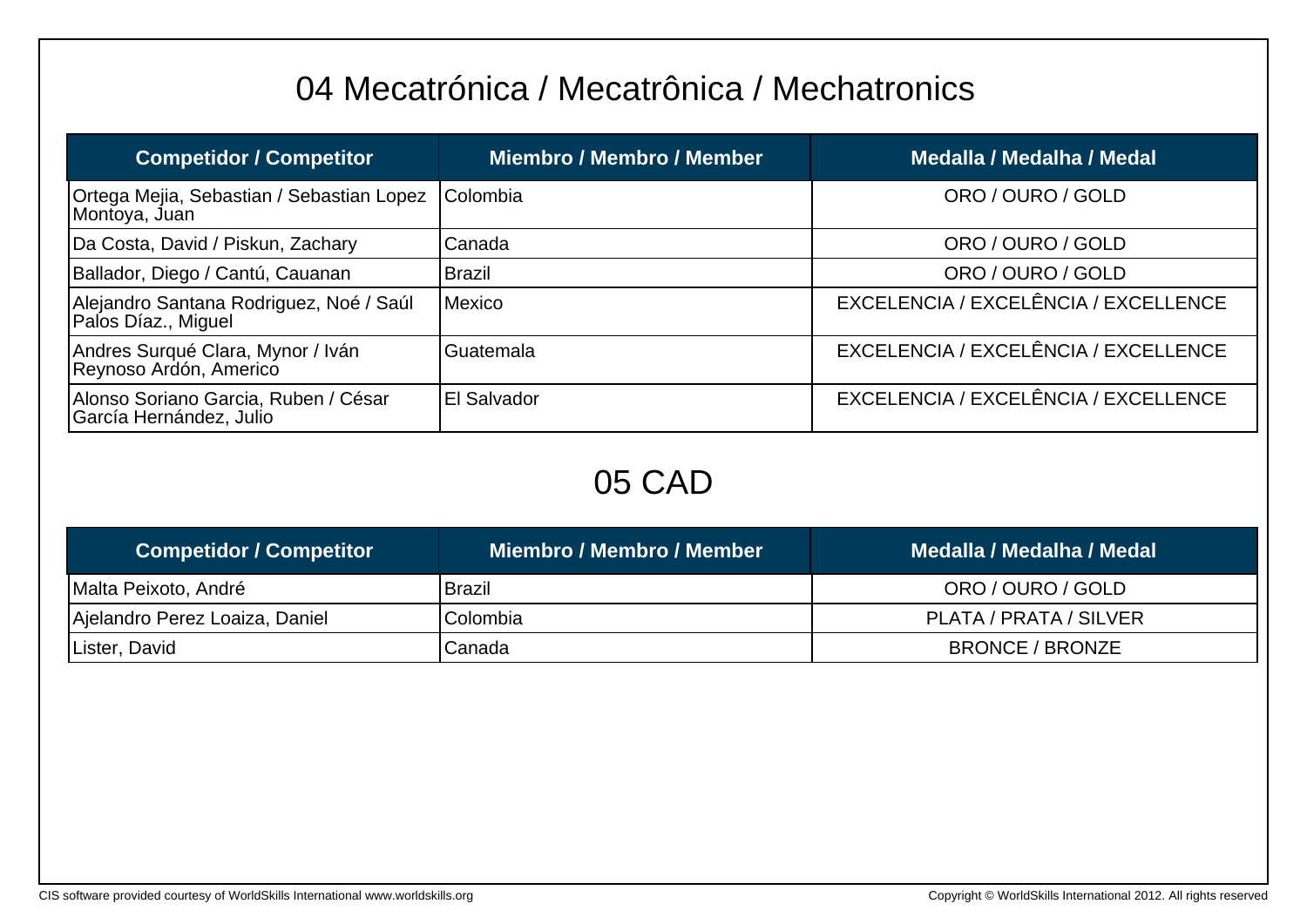# 06 Torneado CNC /Tornearia CNC / CNC Turning

| <b>Competidor / Competitor</b> | Miembro / Membro / Member | Medalla / Medalha / Medal |
|--------------------------------|---------------------------|---------------------------|
| Corrêa Da Silva, Bruno         | Brazil                    | ORO / OURO / GOLD         |
| Eduardo Arango Pareja, Julian  | <b>IColombia</b>          | PLATA / PRATA / SILVER    |
| Olkowski, Ronald               | United States of America  | BRONCE / BRONZE           |

### 07 Fresado CNC / Fresagem CNC / CNC Milling

| <b>Competidor / Competitor</b> | Miembro / Membro / Member | Medalla / Medalha / Medal |
|--------------------------------|---------------------------|---------------------------|
| Luz Pereira, Hector            | Brazil                    | ORO / OURO / GOLD         |
| Bedell, Joshua                 | United States of America  | PLATA / PRATA / SILVER    |
| Dolores Blanco Solano, Carmen  | Dominican Republic        | <b>BRONCE / BRONZE</b>    |

### 09 Soluciones de software TI para empresas / Soluções de software TI para negócios TI / IT Software Solutions for Business

| <b>Competidor / Competitor</b>     | Miembro / Membro / Member | Medalla / Medalha / Medal |
|------------------------------------|---------------------------|---------------------------|
| Henrique Strik, Bruno              | <b>Brazil</b>             | ORO / OURO / GOLD         |
| Dickson Ramirez, Alvin             | Dominican Republic        | PLATA / PRATA / SILVER    |
| Felipe Sepulveda Sepulveda, Carlos | Chile                     | <b>BRONCE / BRONZE</b>    |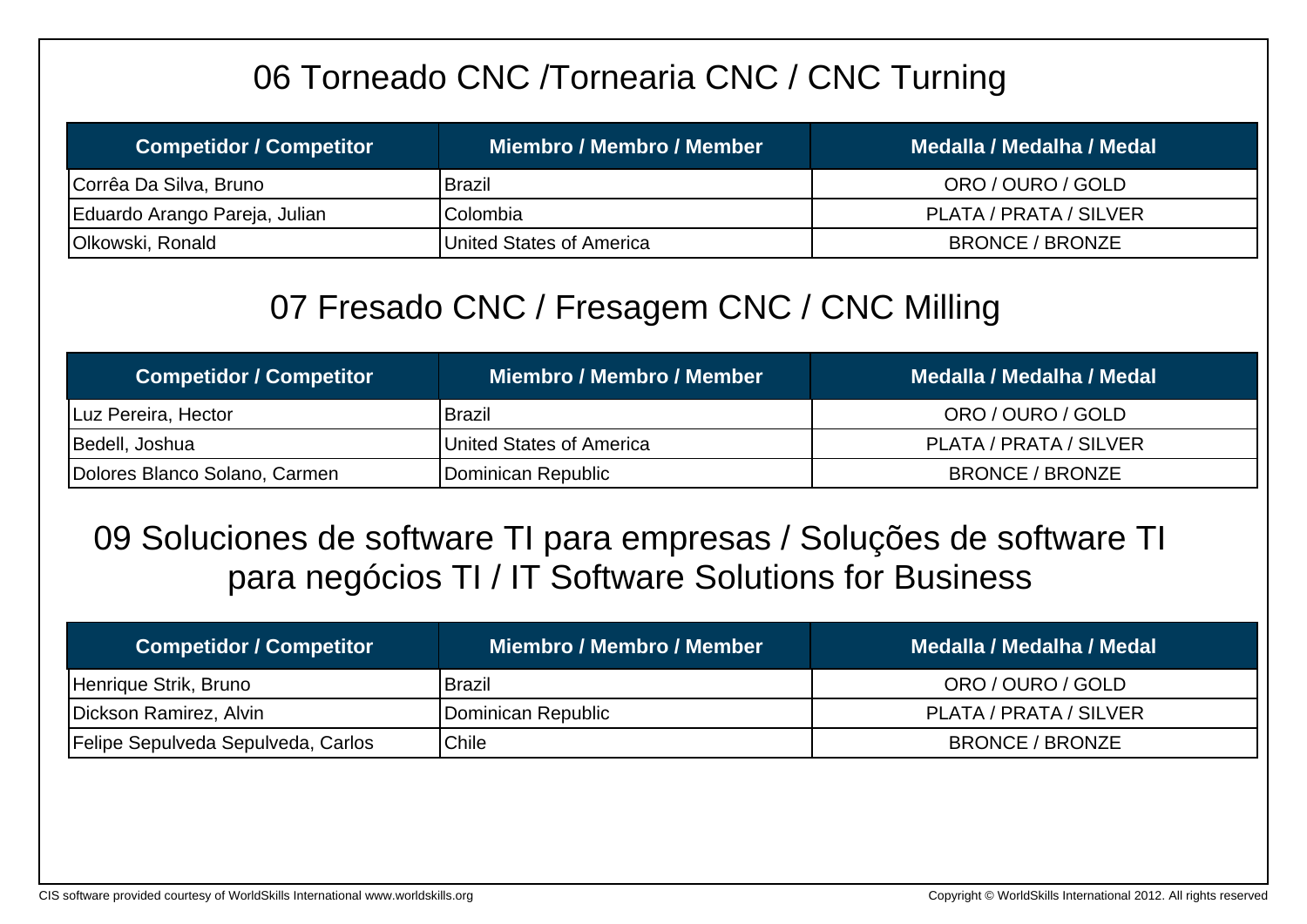# 10 Soldadura / Soldagem / Welding

| <b>Competidor / Competitor</b>       | <b>Miembro / Membro / Member</b> | Medalla / Medalha / Medal            |
|--------------------------------------|----------------------------------|--------------------------------------|
| Nanini Eliziario Da Silva, Dornelles | <b>Brazil</b>                    | ORO / OURO / GOLD                    |
| Mayorga Betancourt, Mateo            | Colombia                         | PLATA / PRATA / SILVER               |
| Raymond, Devoy                       | Jamaica                          | <b>BRONCE / BRONZE</b>               |
| Keller Parra Salguero, Alex          | Costa Rica                       | <b>BRONCE / BRONZE</b>               |
| Alejandro, Bastian                   | Chile                            | EXCELENCIA / EXCELÊNCIA / EXCELLENCE |

### 12 Revestimiento de Pared y Pisos / Revestimento de Pared e Piso / Wall and Floor Tiling

| <b>Competidor / Competitor</b>          | Miembro / Membro / Member | Medalla / Medalha / Medal |
|-----------------------------------------|---------------------------|---------------------------|
| Dos Santos Lima, Claudiano              | <b>Brazil</b>             | ORO / OURO / GOLD         |
| <b>Orlando Rivera Suescun, Jonathan</b> | Colombia                  | PLATA / PRATA / SILVER    |
| Iván Medina, Mariano                    | Argentina                 | <b>BRONCE / BRONZE</b>    |

### 13 Reparación de Carrocería / Reparação de Carroceria / Autobody Repair

| <b>Competidor / Competitor</b> | Miembro / Membro / Member | Medalla / Medalha / Medal |
|--------------------------------|---------------------------|---------------------------|
| Mason, George                  | United States of America  | ORO / OURO / GOLD         |
| Gomes, Alan                    | Brazil                    | PLATA / PRATA / SILVER    |
| Telleria, Cesar                | Paraguay                  | <b>BRONCE / BRONZE</b>    |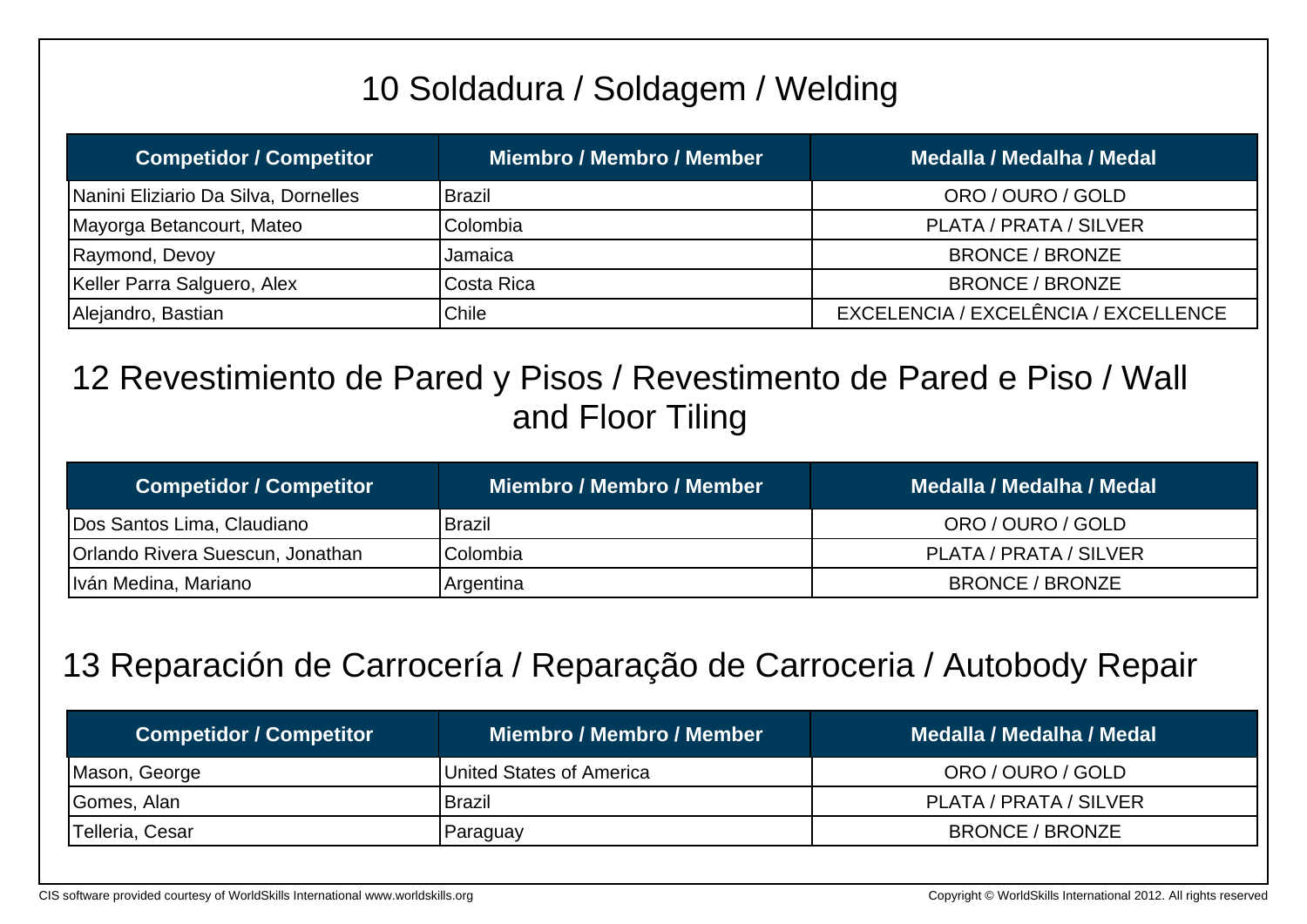# 15 Fontanería y Calefacción / Canalização e Aquecimento / Plumbing and **Heating**

| <b>Competidor / Competitor</b> | Miembro / Membro / Member | Medalla / Medalha / Medal |
|--------------------------------|---------------------------|---------------------------|
| Correa Colen, Richarley        | <b>Brazil</b>             | ORO / OURO / GOLD         |
| Michalenko, Nicholas           | United States of America  | PLATA / PRATA / SILVER    |
| Udrizard, Matias               | Argentina                 | BRONCE / BRONZE           |

#### 16 Electrónica / Eletrônica / Electronics

| <b>Competidor / Competitor</b> | Miembro / Membro / Member | Medalla / Medalha / Medal |
|--------------------------------|---------------------------|---------------------------|
| Roberto Gomes Da Cunha, Victor | <b>Brazil</b>             | ORO / OURO / GOLD         |
| Andres Molina Florez, Hugo     | lColombia                 | PLATA / PRATA / SILVER    |
| Liriano Guzman, Eliazar        | Dominican Republic        | BRONCE / BRONZE           |

# 17 Web Design

| <b>Competidor / Competitor</b>     | Miembro / Membro / Member | Medalla / Medalha / Medal |
|------------------------------------|---------------------------|---------------------------|
| De Oliveira Namorato, Nayara       | Brazil                    | ORO / OURO / GOLD         |
| Adolfo Rodriguez Quinayas, Gustavo | Colombia                  | ORO / OURO / GOLD         |
| De Jesus Bisono Payamps, Enmanuel  | Dominican Republic        | BRONCE / BRONZE           |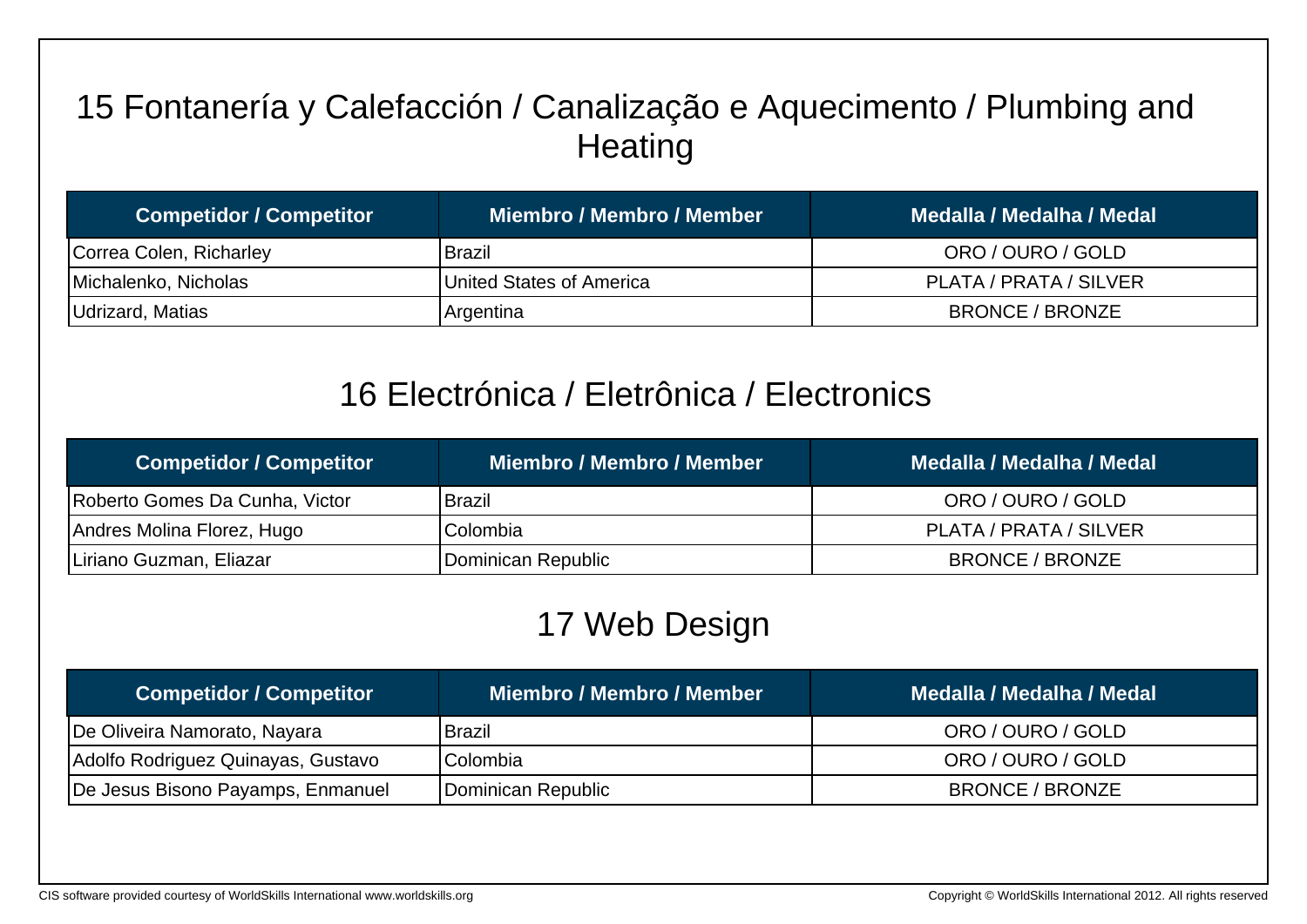## 18 Instalaciones Eléctricas / Instalações Elétricas / Electrical Installations

| <b>Competidor / Competitor</b> | Miembro / Membro / Member | Medalla / Medalha / Medal |
|--------------------------------|---------------------------|---------------------------|
| Ribeiro Andrade, Gilmar        | Brazil                    | ORO / OURO / GOLD         |
| Francisco Chacón López, Oscar  | ICosta Rica               | PLATA / PRATA / SILVER    |
| Alex Martínez Huarachi, Miguel | <b>Bolivia</b>            | BRONCE / BRONZE           |

### 19 Control Industrial / Controle Industrial / Industrial Control

| <b>Competidor / Competitor</b> | Miembro / Membro / Member | Medalla / Medalha / Medal |
|--------------------------------|---------------------------|---------------------------|
| Matheus Gonçales, Afonso       | Brazil                    | ORO / OURO / GOLD         |
| Macdonald, Derrick             | Canada                    | PLATA / PRATA / SILVER    |
| Andres Suaza Moreno, Carlos    | <b>Colombia</b>           | BRONCE / BRONZE           |

### 20 Albañilería / Alvenaria / Bricklaying

| <b>Competidor / Competitor</b>  | Miembro / Membro / Member | Medalla / Medalha / Medal |
|---------------------------------|---------------------------|---------------------------|
| Macedo Do Vale, Lucas           | Brazil                    | ORO / OURO / GOLD         |
| Angel Quiscualtud Lopez, Miguel | <b>Colombia</b>           | PLATA / PRATA / SILVER    |
| Urbistondo, Matias              | Argentina                 | BRONCE / BRONZE           |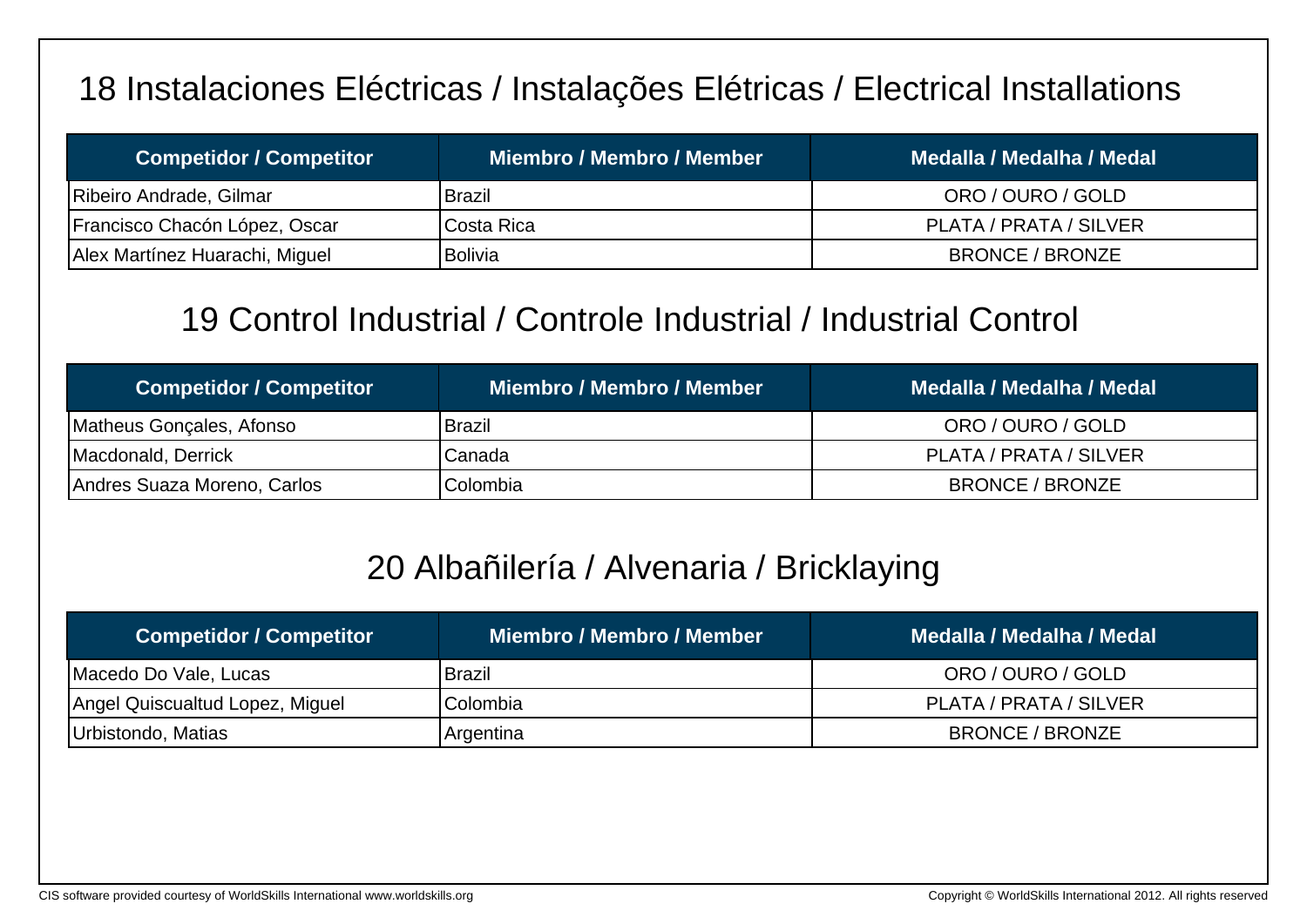# 21 Sistemas de Drywall y Yeso / Sistemas de Drywall e Gesso / Plastering and Drywall Systems

| <b>Competidor / Competitor</b> | Miembro / Membro / Member | Medalla / Medalha / Medal |
|--------------------------------|---------------------------|---------------------------|
| Andrey Gonzalez Yama, Jeyser   | Colombia                  | ORO / OURO / GOLD         |
| Patiño, Maximiliano            | Argentina                 | PLATA / PRATA / SILVER    |
| Campos Margarido, Salomão      | <b>Brazil</b>             | BRONCE / BRONZE           |

### 23 Robótica Móbil / Robótica Móvel / Mobile Robotics

| <b>Competidor / Competitor</b>                                | <b>Miembro / Membro / Member</b> | Medalla / Medalha / Medal |
|---------------------------------------------------------------|----------------------------------|---------------------------|
| Chiasson, Bo / Leister, Jayden                                | Canada                           | ORO / OURO / GOLD         |
| Arturo Acevedo Gutierrez, Camilo / Paola<br>Chará Cely, Angie | <b>Colombia</b>                  | PLATA / PRATA / SILVER    |
| Arruda Lima, Michael / Gonçalves De Assis, Brazil<br>Maurício |                                  | <b>BRONCE / BRONZE</b>    |

#### 24 Ebanistería / marcenaria / Cabinetmaking

| <b>Competidor / Competitor</b> | <b>Miembro / Membro / Member</b> | Medalla / Medalha / Medal |
|--------------------------------|----------------------------------|---------------------------|
| Machado, Bruno                 | Brazil                           | ORO / OURO / GOLD         |
| Berrios, Daniel                | United States of America         | ORO / OURO / GOLD         |
| Bennett, Justin                | Canada                           | <b>BRONCE / BRONZE</b>    |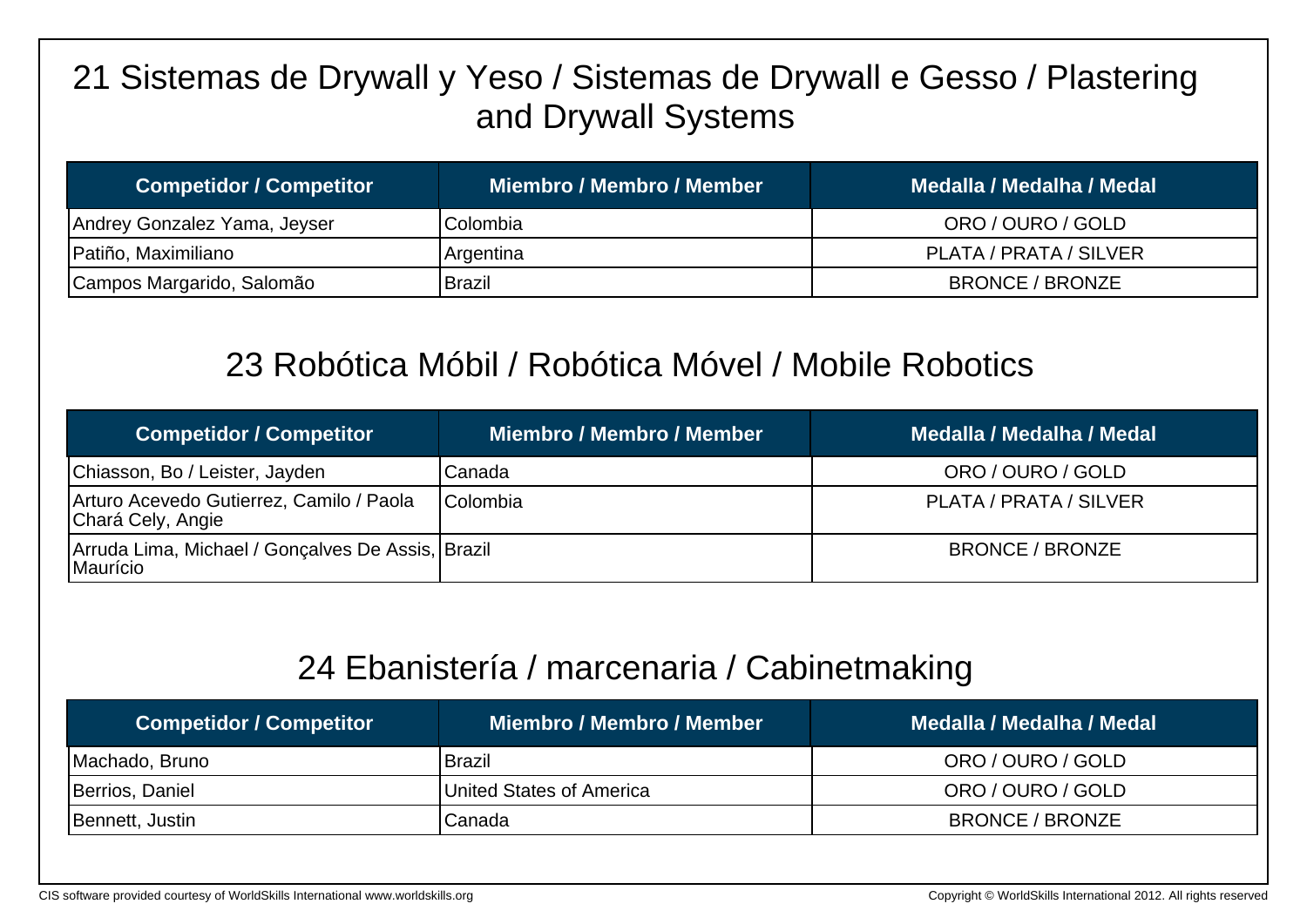# 29 Peluquería / Cabelereiro / Hairdressing

| <b>Competidor / Competitor</b>   | Miembro / Membro / Member | Medalla / Medalha / Medal |
|----------------------------------|---------------------------|---------------------------|
| Leslye De Araújo Aciole, Juliana | <b>Brazil</b>             | ORO / OURO / GOLD         |
| Lasonta Chapman, Akeila          | <b>Barbados</b>           | PLATA / PRATA / SILVER    |
| Paola Pérez Rivera, Andy         | Guatemala                 | BRONCE / BRONZE           |
| Maria Matos Patricio, Eva        | Dominican Republic        | BRONCE / BRONZE           |

### 30 Confección de Ropas / Confecção de Roupas / Clothes Sewing

| <b>Competidor / Competitor</b> | Miembro / Membro / Member | Medalla / Medalha / Medal |
|--------------------------------|---------------------------|---------------------------|
| Da Silva Vieira, Fabio         | Brazil                    | ORO / OURO / GOLD         |
| Hortencia Torres Castro, Maria | l Peru                    | PLATA / PRATA / SILVER    |
| Clemente Huallpa Méndez, José  | <b>Bolivia</b>            | BRONCE / BRONZE           |

# 31 Tecnología de la Moda / Tecnologia da Moda / Fashion Technology

| <b>Competidor / Competitor</b> | Miembro / Membro / Member | Medalla / Medalha / Medal |
|--------------------------------|---------------------------|---------------------------|
| Cristian Contão, Camila        | Brazil                    | ORO / OURO / GOLD         |
| Vanesa Barrios Mendoza, Wendy  | Colombia                  | PLATA / PRATA / SILVER    |
| White, Shevaughn               | Jamaica                   | <b>BRONCE / BRONZE</b>    |
| Daniela Monge Barboza, Geymi   | ICosta Rica               | BRONCE / BRONZE           |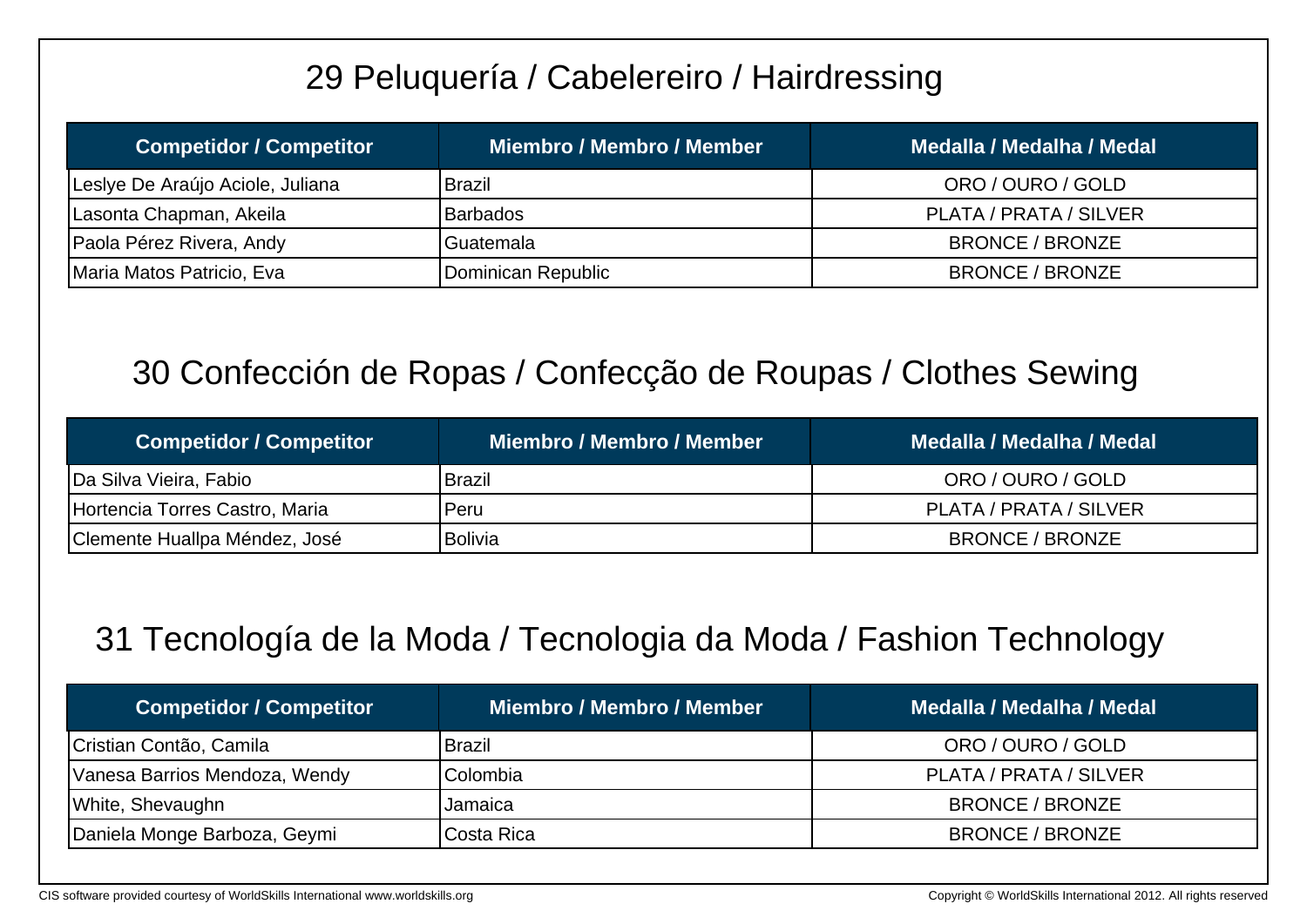# 32 Pastelería / Confeitaria / Confectioner/Pastry Cook

| <b>Competidor / Competitor</b>    | <b>Miembro / Membro / Member</b> | Medalla / Medalha / Medal |
|-----------------------------------|----------------------------------|---------------------------|
| Patrice Burke, Melinda            | Canada                           | ORO / OURO / GOLD         |
| Mendes De Freitas Silva, Danielle | <b>Brazil</b>                    | PLATA / PRATA / SILVER    |
| Joel Quemé Lima, Haniel           | Guatemala                        | BRONCE / BRONZE           |

# 33 Tecnología Automotriz / Tecnologia Automotiva / Automobile **Technology**

| <b>Competidor / Competitor</b>  | Miembro / Membro / Member | Medalla / Medalha / Medal |
|---------------------------------|---------------------------|---------------------------|
| D. Kohlmann, Kieron             | United States of America  | ORO / OURO / GOLD         |
| Silva Egolf, Thiago             | <b>Brazil</b>             | PLATA / PRATA / SILVER    |
| Felipe Prieto Garcia, Cristhian | Colombia                  | PLATA / PRATA / SILVER    |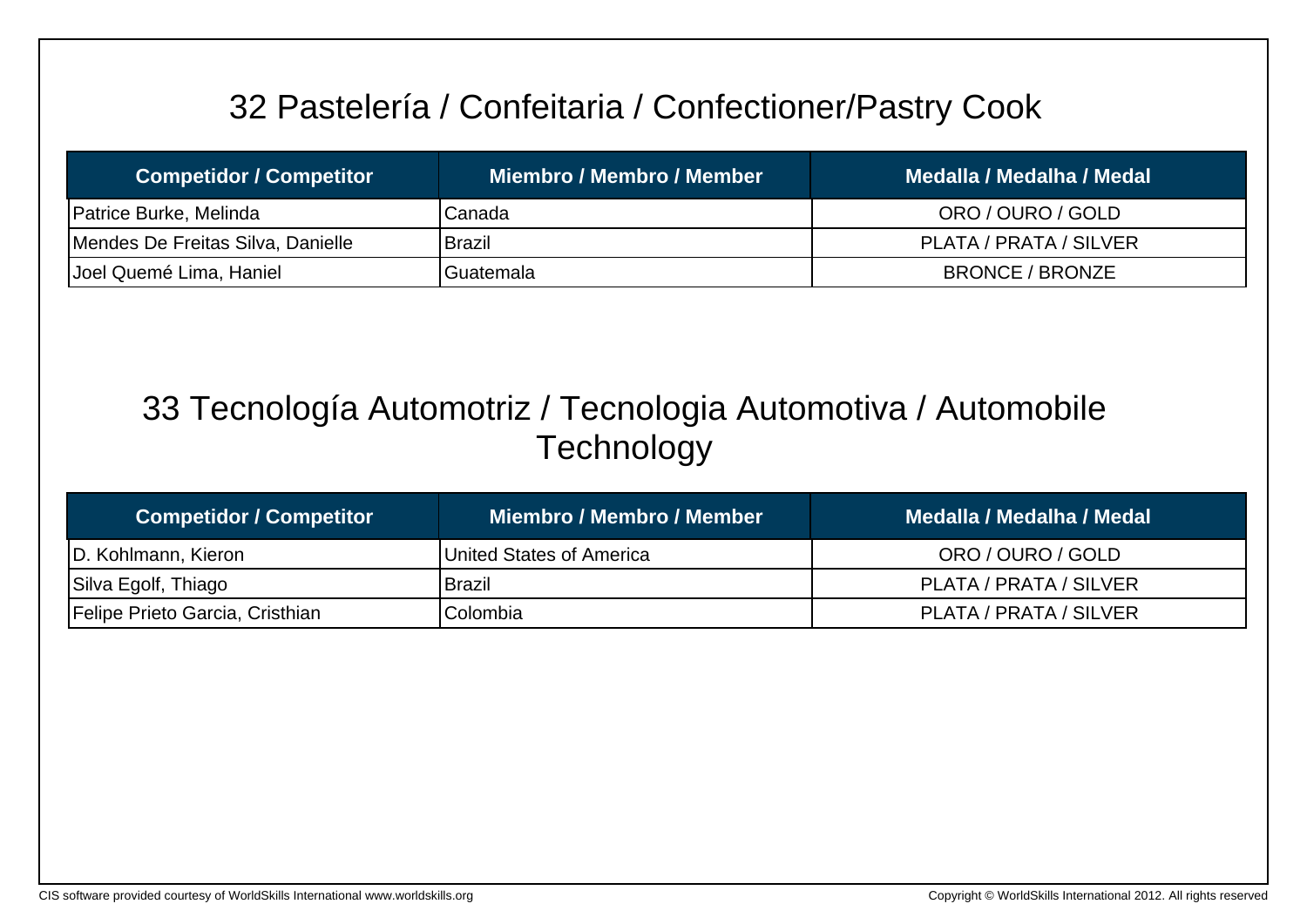# 34 Cocina / Cozinha / Cooking

| <b>Competidor / Competitor</b>     | <b>Miembro / Membro / Member</b> | Medalla / Medalha / Medal            |
|------------------------------------|----------------------------------|--------------------------------------|
| Keith, Peter                       | Canada                           | ORO / OURO / GOLD                    |
| Cristina Pinheiro De Ávila, Mayara | <b>Brazil</b>                    | PLATA / PRATA / SILVER               |
| Lorman, Matthew                    | United States of America         | <b>BRONCE / BRONZE</b>               |
| Ulate Arce, Andrés                 | Costa Rica                       | EXCELENCIA / EXCELÊNCIA / EXCELLENCE |
| Mauricio Carmargo Jimenez, Andres  | Colombia                         | EXCELENCIA / EXCELÊNCIA / EXCELLENCE |

#### 35 Servicio de Restaurante / Serviço de Restaurante / Restaurant Service

| <b>Competidor / Competitor</b>  | Miembro / Membro / Member | Medalla / Medalha / Medal            |
|---------------------------------|---------------------------|--------------------------------------|
| Martins Da Silva Junior, Paulo  | <b>Brazil</b>             | ORO / OURO / GOLD                    |
| Ross, Brittney                  | Canada                    | ORO / OURO / GOLD                    |
| Centeno Sandoval, Rocío         | Costa Rica                | <b>BRONCE / BRONZE</b>               |
| Javier Gomez Santana, Francisco | Dominican Republic        | EXCELENCIA / EXCELÊNCIA / EXCELLENCE |
| De Jesus Saavedra, Leonel       | Panama                    | EXCELENCIA / EXCELÊNCIA / EXCELLENCE |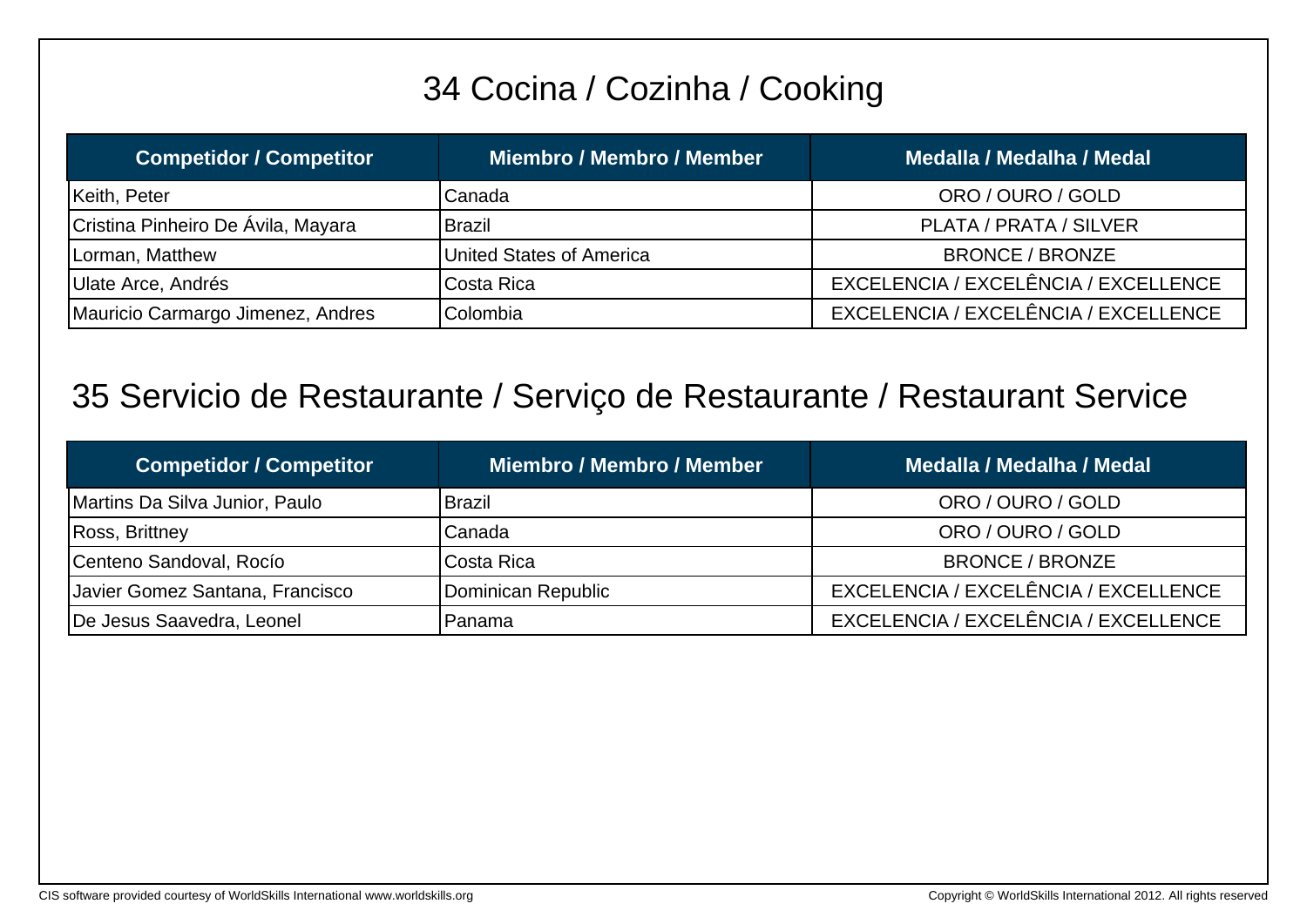# 36 Pintura Automotriz / Pintura Automotiva / Car Painting

| <b>Competidor / Competitor</b>        | Miembro / Membro / Member | Medalla / Medalha / Medal |
|---------------------------------------|---------------------------|---------------------------|
| Henrique Oliveira Lara, Anderson      | <b>Brazil</b>             | ORO / OURO / GOLD         |
| Alexander Alarcón De León, Elder      | Guatemala                 | PLATA / PRATA / SILVER    |
| De Jesus Espinosa Restituyo, Santiago | Dominican Republic        | <b>BRONCE / BRONZE</b>    |

# 37 Jardinería / Jardinagem / Landscape Gardening

| <b>Competidor / Competitor</b>                           | <b>Miembro / Membro / Member</b> | Medalla / Medalha / Medal |
|----------------------------------------------------------|----------------------------------|---------------------------|
| Olivares Allendes, Danilo / Perez Cid,<br> Mauro         | <b>Chile</b>                     | ORO / OURO / GOLD         |
| Acevedo, Belen / Franco, Amado                           | Paraguay                         | PLATA / PRATA / SILVER    |
| Barbosa Moura, Juan / Mastrogiacomo<br>Scarmeloti, Bruno | Brazil                           | <b>BRONCE / BRONZE</b>    |

### 38 Refrigeración / Refrigeração / Refrigeration

| <b>Competidor / Competitor</b>     | Miembro / Membro / Member | Medalla / Medalha / Medal |
|------------------------------------|---------------------------|---------------------------|
| Leonardo De Sales, Ricardo         | <b>Brazil</b>             | ORO / OURO / GOLD         |
| Alberto Matos Crisostomo, Jesus    | Dominican Republic        | PLATA / PRATA / SILVER    |
| Alejandro Lozada Rodriguez, Edward | Colombia                  | BRONCE / BRONZE           |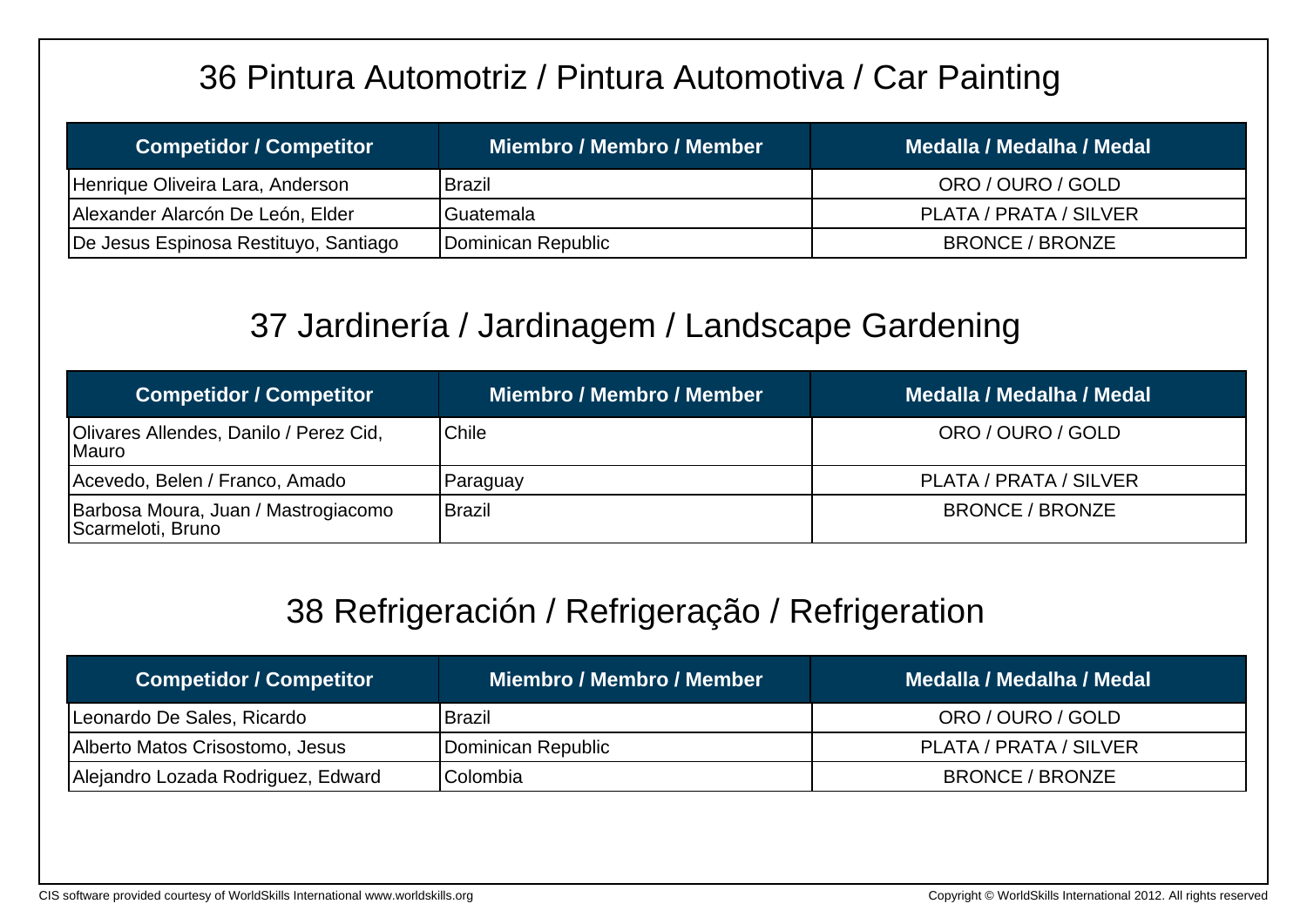## 39 Sistemas de Administracón de Red TI / Sistemas de Administração de Rede TI / IT Network Systems Administration

| <b>Competidor / Competitor</b> | Miembro / Membro / Member | Medalla / Medalha / Medal            |
|--------------------------------|---------------------------|--------------------------------------|
| Enrique Mejía Tovar, Javier    | Colombia                  | ORO / OURO / GOLD                    |
| Josue Cruz Rojas, Carlos       | Guatemala                 | PLATA / PRATA / SILVER               |
| De Jesus Nunes Da Silva, Luiz  | Brazil                    | <b>BRONCE / BRONZE</b>               |
| Daniel Muñoz Muñoz, Francisco  | Chile                     | EXCELENCIA / EXCELÊNCIA / EXCELLENCE |

# 40 Tecnología de Design Gráfico / Tecnologia de Design Gráfico / Graphic Design Technology

| <b>Competidor / Competitor</b> | Miembro / Membro / Member | Medalla / Medalha / Medal <sup> </sup> |
|--------------------------------|---------------------------|----------------------------------------|
| Stefany De Novais, Luma        | <b>Brazil</b>             | ORO / OURO / GOLD                      |
| Rochefort Higgins, Sarah       | Canada                    | PLATA / PRATA / SILVER                 |
| Steven Rico Lopez, Joan        | Colombia                  | PLATA / PRATA / SILVER                 |